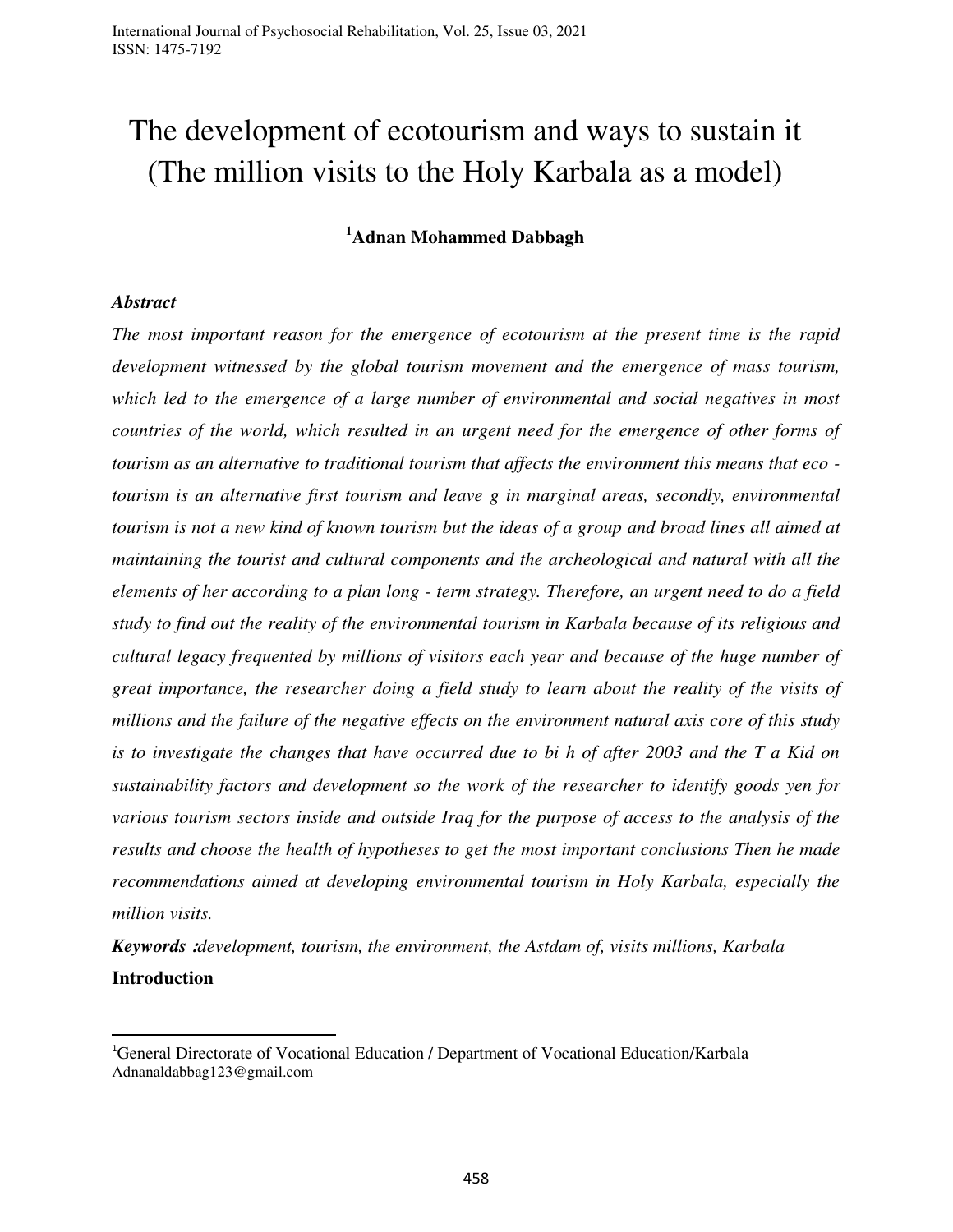First / research problem: The million numbers that enter the holy Karbala annually have many negative effects on the natural environment, and that these millions of numbers that enter the city have become without guidance, guidance and information, which negatively affects the flow of visitors that enter the city annually

Second / research importance: the tourism industry is a good way to advance the living reality of society and individuals, and to preserve and sustain the tourism environment is an urgent need, as well as creating a developed tourism industry capable of promoting the living reality of society and individuals and preserving the tourism environment

Third / research Objectives: Creating sustainable eco-tourism in the Holy Karbala, working and preparing leadership, guidance, care, organizing and activating the performance of religious and archaeological institutions and making them able to manage this sector

Fourth / research hypothesis: We must arrive through the study to take measures to address the negative cases that affect ecotourism in the Holy Karbala and create a sustainable and developed tourist environment that helps develop ecotourism and its development by relying on the experiences of developed countries in a distinctive tourism industry that keeps pace with global development and fits in its position The religious and archaeological city of Karbala.

Fifth / research Methodology: The method used in the study is theoretical, through which we learn about the concept of eco-tourism and sustainable tourism development and on the field (studying the reality of the situation of field visits)

Sixth/ research contents: study contains of three sections known from which to tourism and sustainable tourism development concepts and the third section are a field where a visit to the city of Karbala, a researcher and a number of supervisors meeting officials to establish and direct the millions of visits to the holy Karbala.

Seventh / previous studies

1-Star Abdul study of me, Abbas and the reality of religious tourism in Karbala

2-Haider Al-Sultani study planning sustainable tourism in the holy Karbala

# **Literature review**

# **1. Ecotourism rules and principles**

This topic deals with the rules and foundations of ecotourism, during which we will learn about the concept of ecotourism, its axes, components and factors that motivate tourism and the stages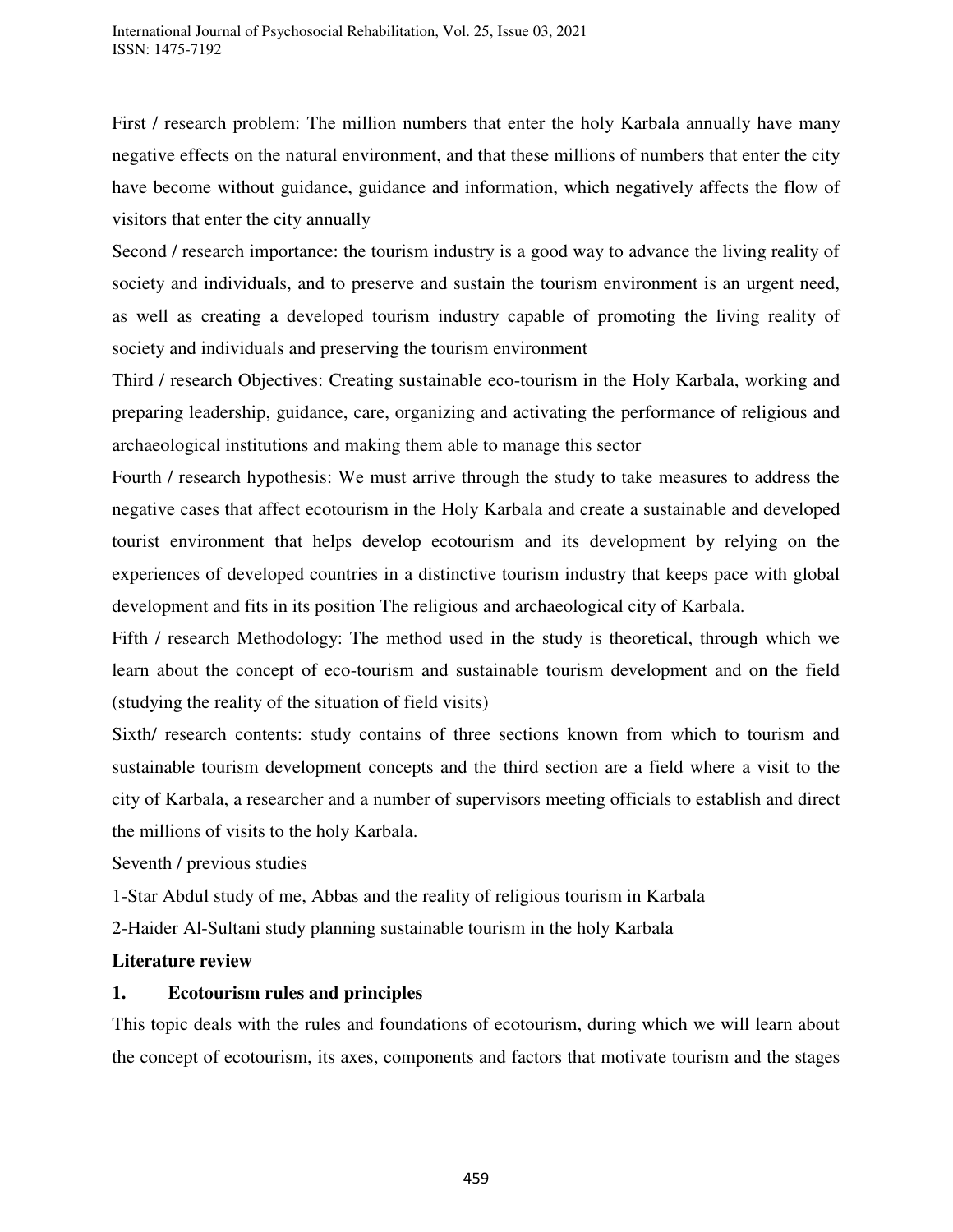of historical development in ecotourism, in addition to a statement of the importance, rules and types of ecotourism. (Bazazo, 2009)

#### **First, the concept of ecotourism Eco-Tourism**

Specify a canonical not put environmental tourism so far. If we want to focus on environmental elements, social and economic system of tourism we may suggest that we know the environmental as tourism tourism viable from the perspective of a Guetsada, without coming on human resources and the ingredients and natural inside into a tourist site which can be subject to its existence and durability safety valve in the future in the Mo of Qa the tour of especially the physical environment and the social environment of the host group (Abdel - Kader 1999) is difficult to determine the process of developing this type of tourism, because the need to combine between Magath tourism today and create tomorrow b the future and it 's a difficult task in a dynamic political world and the emergence of eco - tourism of the term n y the early eighties of the twentieth century, a term environment modern Nsiba came to express a new type of tourism activity in a friendly environment. (Mustafa 2000) and practiced by man maintaining the balance of the P The natural and civilized environment of the environment in which he lives. The definition of ecotourism has been adopted by the World Environment Fund: travel to natural areas that have not been polluted and whose natural balance has not been exposed to vinegar. In order to enjoy its landscapes, plants, wild animals and civilization in the present and the past within a tourism that depends primarily on nature and its scenic views (Kamel, 1975)

Ecotourism : It is the type of tourism that makes the natural environment the main site for the visitor or the tourist, with the aim of identifying the types, systems, appearances and natural elements (material, animal, and plant) contained in that ecological environment. And b p t r upscale enjoy in the areas and with the Ne and changes elements of the attraction of such means and the completion of the degree of utilization does not lead to the destruction of the elements of those or prevent the survival or transformation and determined and it relates to Ba for future generations, with the need for the involvement of pain Jet with domestic use and responsibility based on tourism for Not harming development at all levels in a responsible tourism, i.e. tourism that has awareness, reason and a sense of responsibility (Tawfiq, 1997)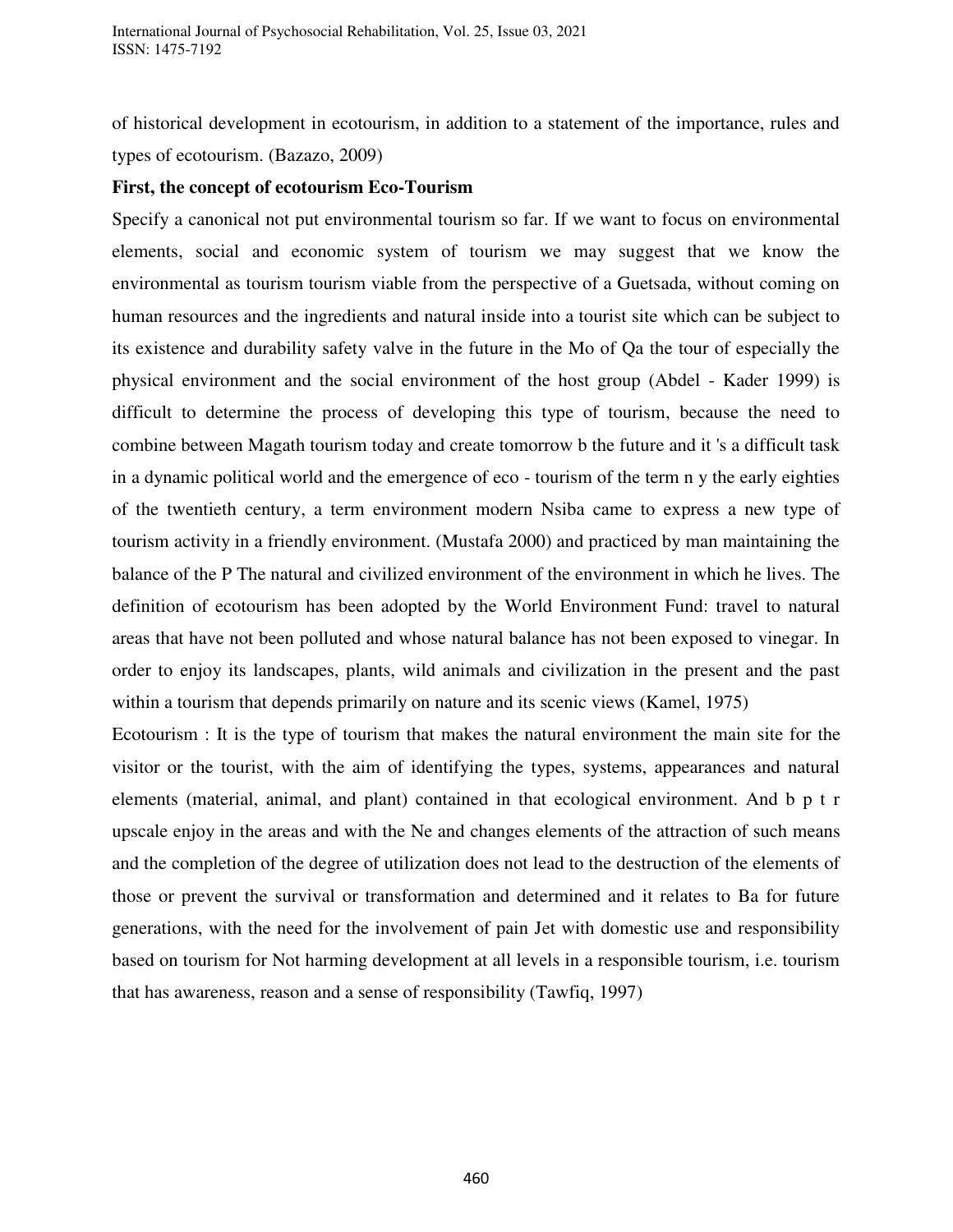## **Second: The components and elements of ecotourism**

- 1. Natural ecological factors: They include the vital elements and systems and those that are completely natural, such as the surface of the earth and what is on it, mountains, valleys, forests, caves, rivers, reserves and deserts.
- 2. Climatic factors: any climate and what they offer classes of elements and potential shifts in the summer and winter or spring or autumn arethese wild tourism elements of the sunset views on the seaside or the practice of skiing. (Sugar 1994)
- 3. Biological factors: such as the wealth of plant pain is kind of flowers and trees and plants and the life of the metal to the roe of animal and fish from birds and fish were different freely and wild
- 4. M watched birds (resident and transient) : is a facility tourist new, especially in the Middle East region is not youth geography, climate is the headquarters of breeds and bird species of special as it is a traditional corridor for the movement of migratory birds between the north and the south, where is a pope additional requested interested scientists and amateurs.
- 5. Celebrations, occasions and popular ceremonies : It is a clean economic development door that benefits the local population in environmental sites and who are keen on opportunities for intense commercial activity similar to what traditional tourist patterns offer. (Al-Sisi, 2002)

# **Elements of ecotourism**

- 1. Environmental tourism is a human activity practiced by humans in accordance with governing regulations and sophisticated rules that protect and preserve the natural wildlife.
- 2. Ecotourism preserves the species and protects species from extinction.
- 3. Ecotourism is an activity that has a return and a return, whether material or moral.
- 4. Eco tourism is the activity that combines originality in the legacy of her the h harmful the natural and modernity in moral attended.
- 5. Wade is a moral obligation to me more than what is a legal obligation, a contractual obligation of an actor not only at the level of the individual tourist or company level of the organization with or at the level of states of the host. (back, 2006)

With the flow of rad tourists in large numbers of tourist sites and tourists ' attention to biodiversity, it has been vandalized and destroyed many of the environments and identify wildlife and therefore began to resound voices of the need for tourism interest in environmental matters and show that it can not maintain the environment is not the participation of the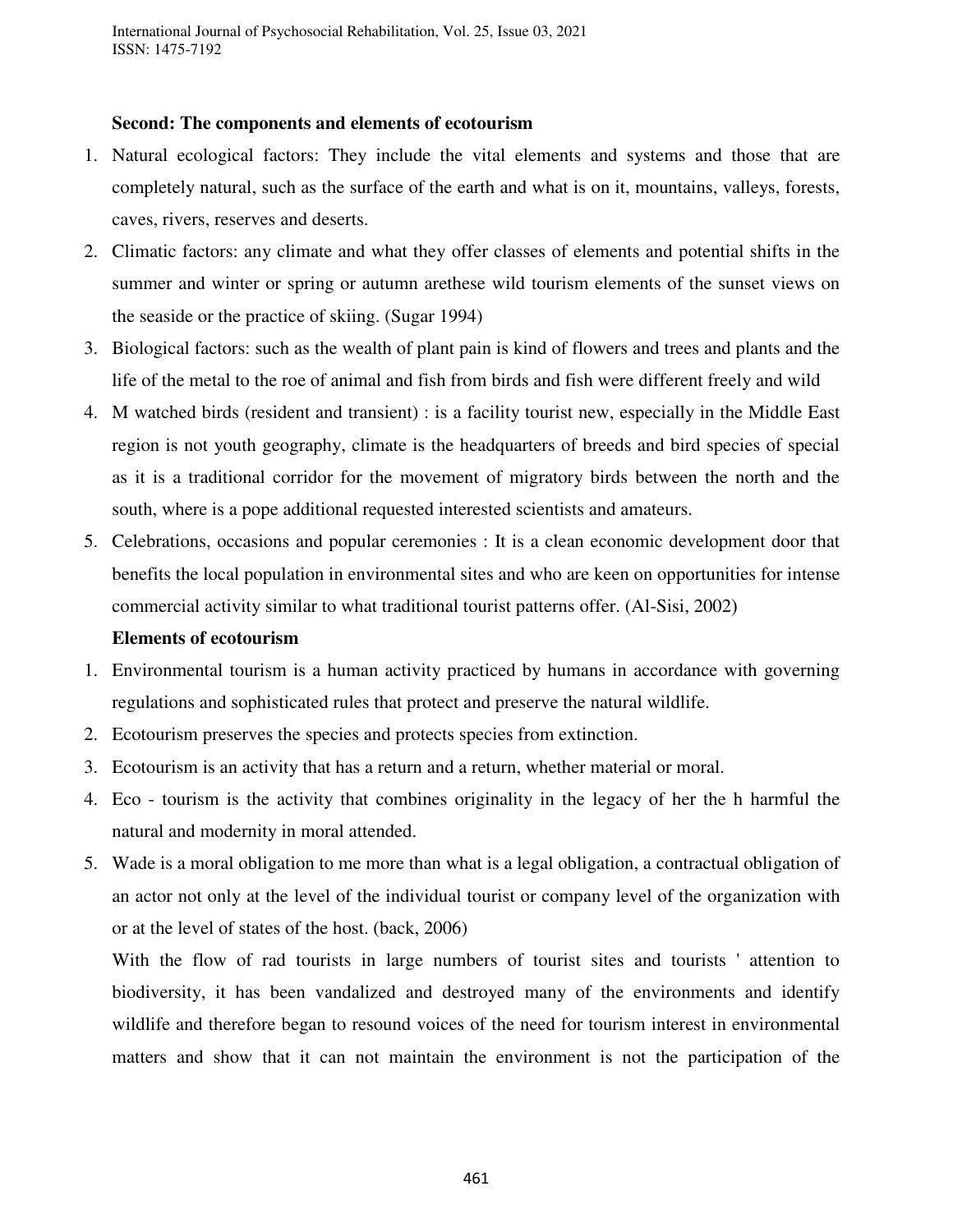population of the m Halian to preserve them and nurtured or may Describing the eco-tourist as a person with the following characteristics: (Interview, 2000)

- 1. Environmental tourism is a human activity practiced by humans in accordance with governing regulations and sophisticated rules that protect and preserve the natural wildlife.
- 2. Ecotourism preserves the species and protects species from extinction.
- 3. Ecotourism is an activity that has a return and a return, whether material or moral.
- 4. Eco tourism is the activity that combines originality in the legacy of her the h harmful the natural and modernity in moral attended.
- 5. Wade is a moral obligation to me more than what is a legal obligation, a contractual obligation of an actor not only at the level of the individual tourist or company level of the organization with or at the level of states of the host. (back, 2006)
- 6. With the flow of rad tourists in large numbers of tourist sites and tourists ' attention to biodiversity, it has been vandalized and destroyed many of the environments and identify wildlife and therefore began to resound voices of the need for tourism interest in environmental matters and show that it cannot maintain the environment is not the participation of the population of the m Halian to preserve them and nurtured or may Describing the eco-tourist as a person with the following characteristics: (Interview, 2000)
- 7. Environmental tourism is a human activity practiced by humans in accordance with governing regulations and sophisticated rules that protect and preserve the natural wildlife.
- 8. Ecotourism preserves the species and protects species from extinction.
- 9. Ecotourism is an activity that has a return and a return, whether material or moral.
- 10. Eco tourism is the activity that combines originality in the legacy of her the h harmful the natural and modernity in moral attended.

Wade is a moral obligation to me more than what is a legal obligation, a contractual obligation of an actor not only at the level of the individual tourist or company level of the organization with or at the level of states of the host. (back, 2006)

With the flow of rad tourists in large numbers of tourist sites and tourists ' attention to biodiversity, it has been vandalized and destroyed many of the environments and identify wildlife and therefore began to resound voices of the need for tourism interest in environmental matters and show that it cannot maintain the environment is not the participation of the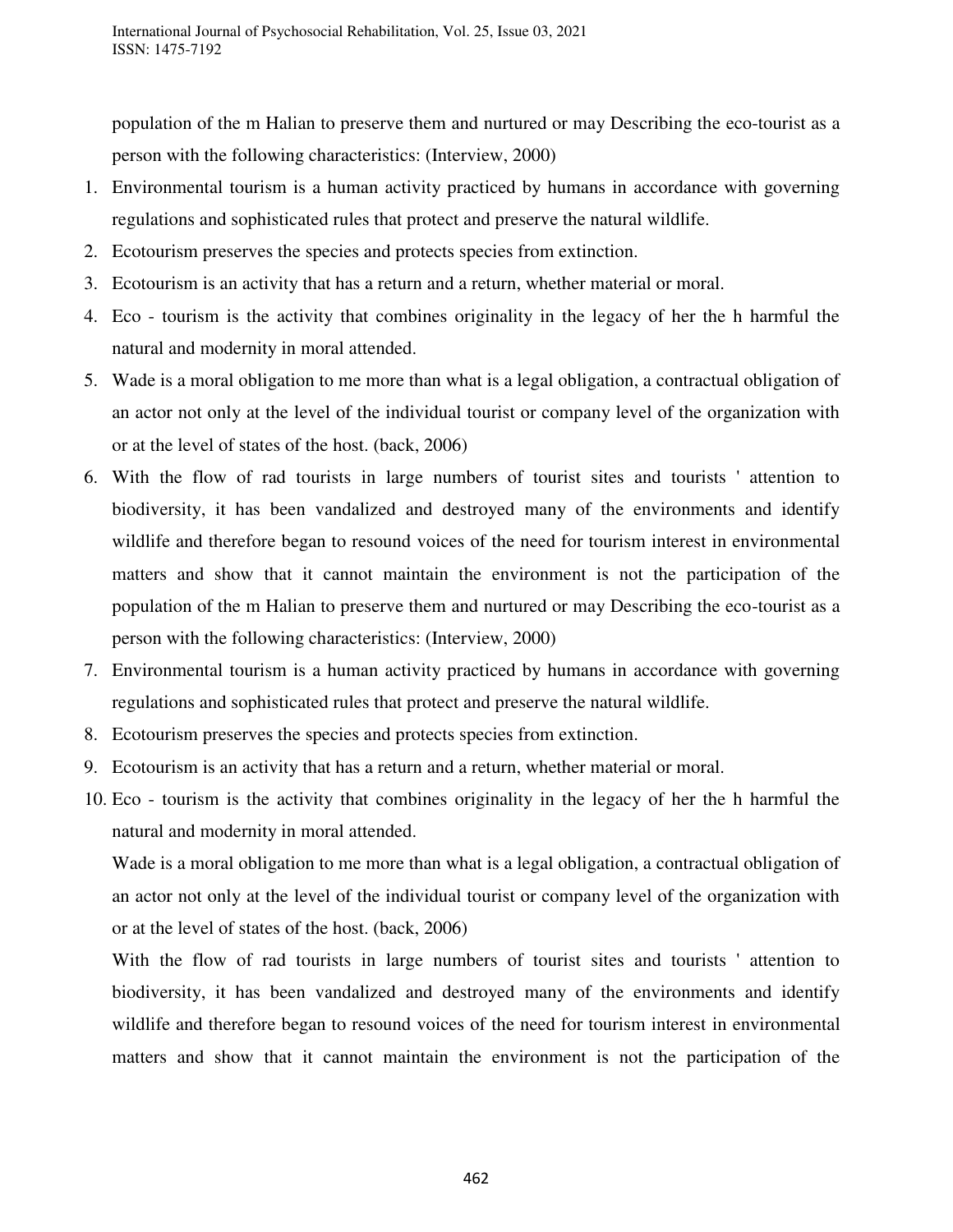population of the m Halian to preserve them and nurtured or may Describing the eco-tourist as a person with the following characteristics: (Interview, 2000)

- 11. Environmental tourism is a human activity practiced by humans in accordance with governing regulations and sophisticated rules that protect and preserve the natural wildlife.
- 12. Ecotourism preserves the species and protects species from extinction.
- 13. Ecotourism is an activity that has a return and a return, whether material or moral.
- 14. Eco tourism is the activity that combines originality in the legacy of her the h harmful the natural and modernity in moral attended.
- 15. Wade is a moral obligation to me more than what is a legal obligation, a contractual obligation of an actor not only at the level of the individual tourist or company level of the organization with or at the level of states of the host. (back, 2006)

With the flow of rad tourists in large numbers of tourist sites and tourists ' attention to biodiversity, it has been vandalized and destroyed many of the environments and identify wildlife and therefore began to resound voices of the need for tourism interest in environmental matters and show that it cannot maintain the environment is not the participation of the population of the m Halian to preserve them and nurtured or may Describing the eco-tourist as a person with the following characteristics: (Interview, 2000)

Having a great desire to get to know popular and cultural places

- 1. Get real experience
- 2. Get personal and social experience
- 3. Endure the hardships and difficulties and accept the challenge of Lus and for his target
- 4. Interact with the locals and engage with their culture and social life
- 5. Q e for commissioning even the existence of tourist services is simple.
- 6. Beautify the inconvenience, walk and face difficulties in a good spirit.
- 7. Positive and not emotional.

Favor spending the shortage and d to get experience and not for comfort) Cyan, 2008)

## **The development of ecotourism and the foundations of its sustainability**

Numerous concepts and views on eco - tourism, where the development in the past lacked the provision of facilities and services or upgrade them not Chaabaa needs and desires of tourists that this definition is not acceptable because it gives limited to the development of bi look h of environmental, so the expansion of the concept to cover all aspects related to patterns of spatial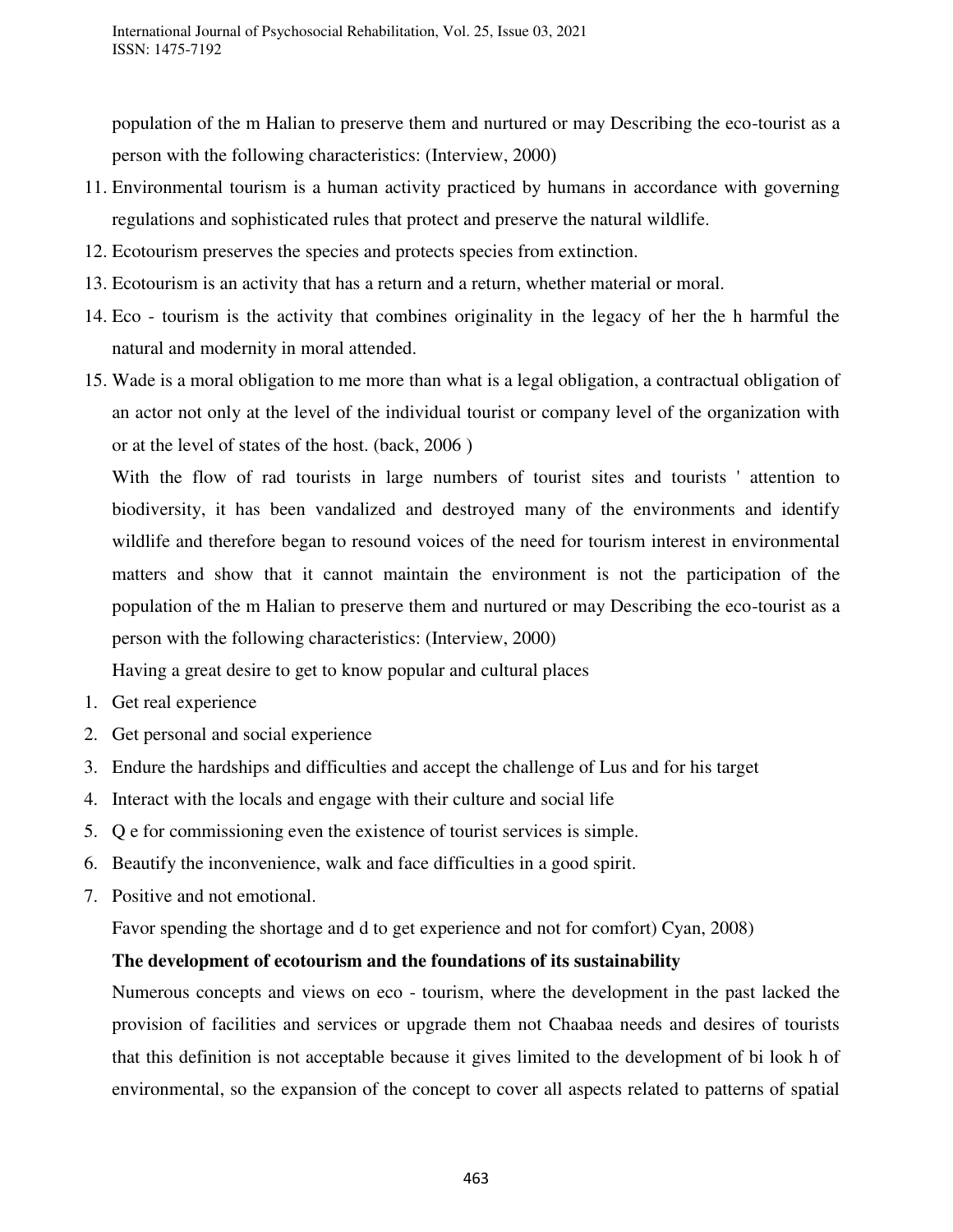supply and demand Tourism became seen the development of tourism and environmental perspective in a holistic and Jitka m 's with all aspects of economic and social activities (executioner 2003). Accordingly, the development of eco-tourism and the foundations of its sustainabilityis carried out in several ways, including:

## **First / General principles for the development and sustainability of eco-tourism sites :**

- 1. Creating a positive mental image for the tourist visiting the tourist site because the tourist is the focus of the development of ecotourism
- 2. Preserving biodiversity and the environment. The environment and tourism are closely related and support each other.
- 3. Continuity and sustainability of economic growth in the long term, achieving economic and social benefits for the population of local communities, and distributing them fairly.

The development of archaeological and heritage sites as part of developed tourism and heritage development which led the tourism movement of growing towards many archaeological and heritage and religious sites in the world to bring many of the social and economic changes in these sites environment (Doubacat 2003) and accompanied by a decline, the gradual loss of the ingredients Its distinctive feature, as a result of the imbalance between the volume of tourist movement destined for it and its absorptive capacity to contain this volume of tourist movement, which led to the decline and deterioration of the strength of its base. Proving many countries in the world 's interest in archaeological and heritage areas and CaAiah and encourage responsible tourism to these sites to their importance in achieving economic growth and the industry is working to provide employment and income generation and improvement of the environment and appeared in many of the developed countries of tourism especially in European countries several attempts to restore the era of golden cities heritage and archeological and try to re restored (Saleh, 2001) and put it on the map of world tourism re - make these areas and expanded to become a vital part of the system and the global tourism economy began responsible tourism in the heritage and archeological cities and take an increasing interest in this area, where he became regarded for its important role in economic development, improvement For archaeological and heritage areas at the current and past levels (Al-Ta'i, 2001) and some tourism projects included the government authorities' use of the ownership of some heritage areas and buildings, the provision of investments and government grants to find new tourist attractions, and the reformulation of urban plans for heritage areas for their development, arrangement and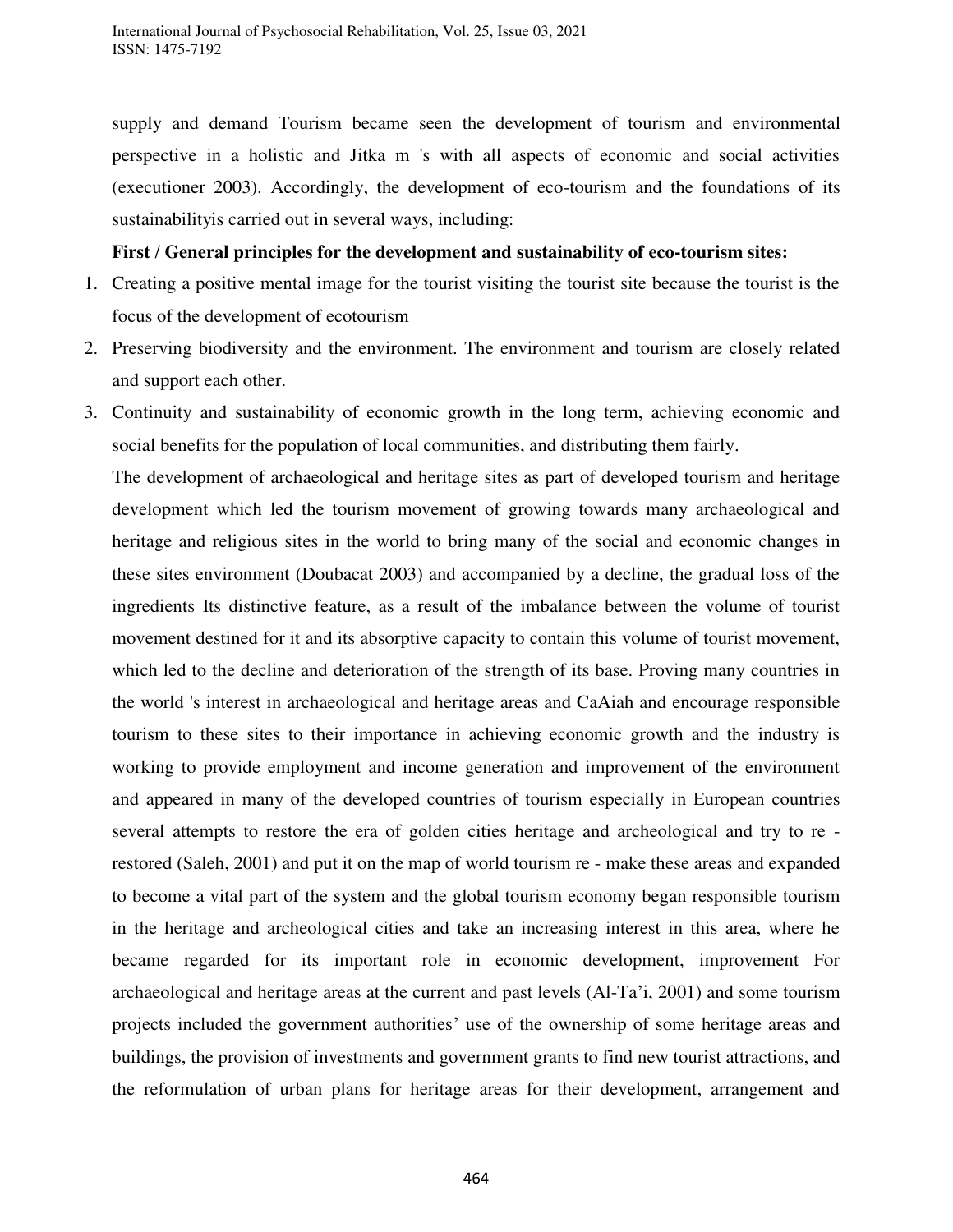rehabilitation, and the installation of some governments policies to re-employ heritage buildings as unfit areas for Jobs and rebuild the mental image that was linked to those areas and to create a tourist image Ga Melt of tourists. (Ali 2010)

## **Second / tools for achieving sustainable tourism development**

Many tools have emerged to achieve sustainable tourism development in eco-tourism, heritage and archaeological sites, in a scientific manner, and keep the tourist sites within the limits of sustainability in the long term, depending on the dynamics of the tourism development process and cross it with visitors, and focus on including tools that can be applied from a scientific point of view to achieve sustainable tourism development in environmental areas (Karbala Governorate, 2021)

- 1. Cost-benefit analysis: The cost-benefit analysis method is used to identify the economic feasibility of tourism projects, by deducting the project's expenses from the returns and the results of this process can be positive when the project is economically feasible.
- 2. Absorptive capacity : The steady expansion of the global tourism movement has led to the occurrence of many environmental problems in many tourist sites and the accompanying sabotage and destruction of archaeological, heritage and environmental sites, which led to the introduction of the term absorptive capacity and this concept is the number of tourists or users who can use a specific area without causing Negative effects on resources, society, economy and cleanliness depend on the absorptive capacity report mainly on the nature of the natural ingredients and biodiversity in the tourist site. There are a number of factors that affect the absorptive capacity of the tourist sites:
- 1- On-site tourism services and facilities
- 2- The natural environment, including climatic elements and terrestrial processes
- 3- Socio-economic effects (Directorate of Tourism and Antiquities in Karbala, 2002)
	- The limits of changes j t reasonable: uses the style of nutritional limits of the year in tourism with large areas of the regions, and it was the most important content of this style help wide tourist sites use to determine the degree of environmental indicators and social custom determine their changes, and see how the appearance of the use of resources with a focus on the desired situation in the more area of the quantum that region can tolerate, and can identify the most important characteristics of the style which guy saw reasonable as follows: -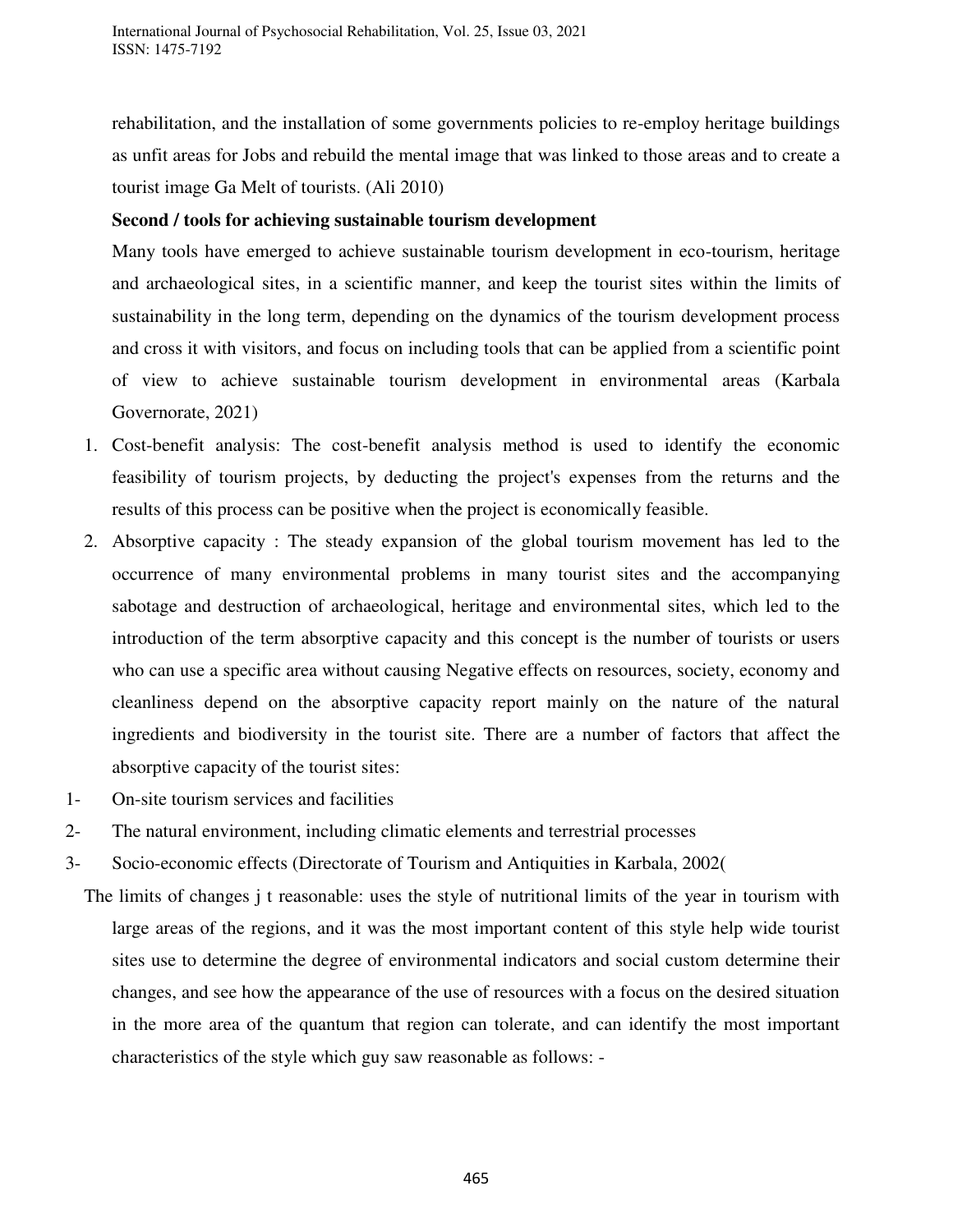International Journal of Psychosocial Rehabilitation, Vol. 25, Issue 03, 2021 ISSN: 1475-7192

- 1)This technique aims to achieve a balance between tourist sites and resources Ha of the hand and the size of the target and the nature of the tourism delegation on the other hand
- 2)The reasonable change limits method is used to maintain the environmental and societal quality of an area and to raise the level of user satisfaction.(Karbala Provincial Council, 2019)

#### **The role of governments in developing ecotourism**

Provide leadership and coordination

- 1. Developing a strategy for ecotourism Governments should work with other stakeholders to chart a clear path for tourism to some extent.
- 2. Creating and managing infrastructure and resources within government lands is public property. In many countries, the infrastructure on which tourism depends, such as roads, public transport, water extensions, waste treatment, and energy provision
- 3. Providing a regulatory framework: many tools that can be used to ensure tourism sustainability, such as planning controls and issuing licenses
- 4. Promotion and interpretation of other ways to confirm facilities as visitors can use various economic tools for supporting the voluntary encouraged for tourism more sustainable (province of Karbala 0.2021)

#### **Methodology**

## **First: The reality of the religious city of Karbala**

The holy city of Karbala is one of the big cities in attracting Iraqi and Arab tourists because it hosts the shrines of Imam Hussein, peace be upon him, the brother of Abbas, his family and his companions, and it has many heritage and historical places, rivers, lakes, and orchards full of palm trees, citrus and others. J A of the city of Karbala, millions of tourists and visitors annually from Iraqis and from Iran, Saudi Arabia, Bahrain, Kuwait, Afghanistan, Azerbaijan, Pakistan and India and some tourists from European countries and, through an exploratory study in the holy city of Karbala obtained the following information: - (security tourism in Karbala, the holy 2020) The population of the Holy Karbala Governorate is 1.415,000 million four hundred and fifteen thousand people, divided into:

- 1-1,650,000 people officially registered.
- 2-350,000 people registered informally.

The average number of tourists on normal days is 2000 tourists per day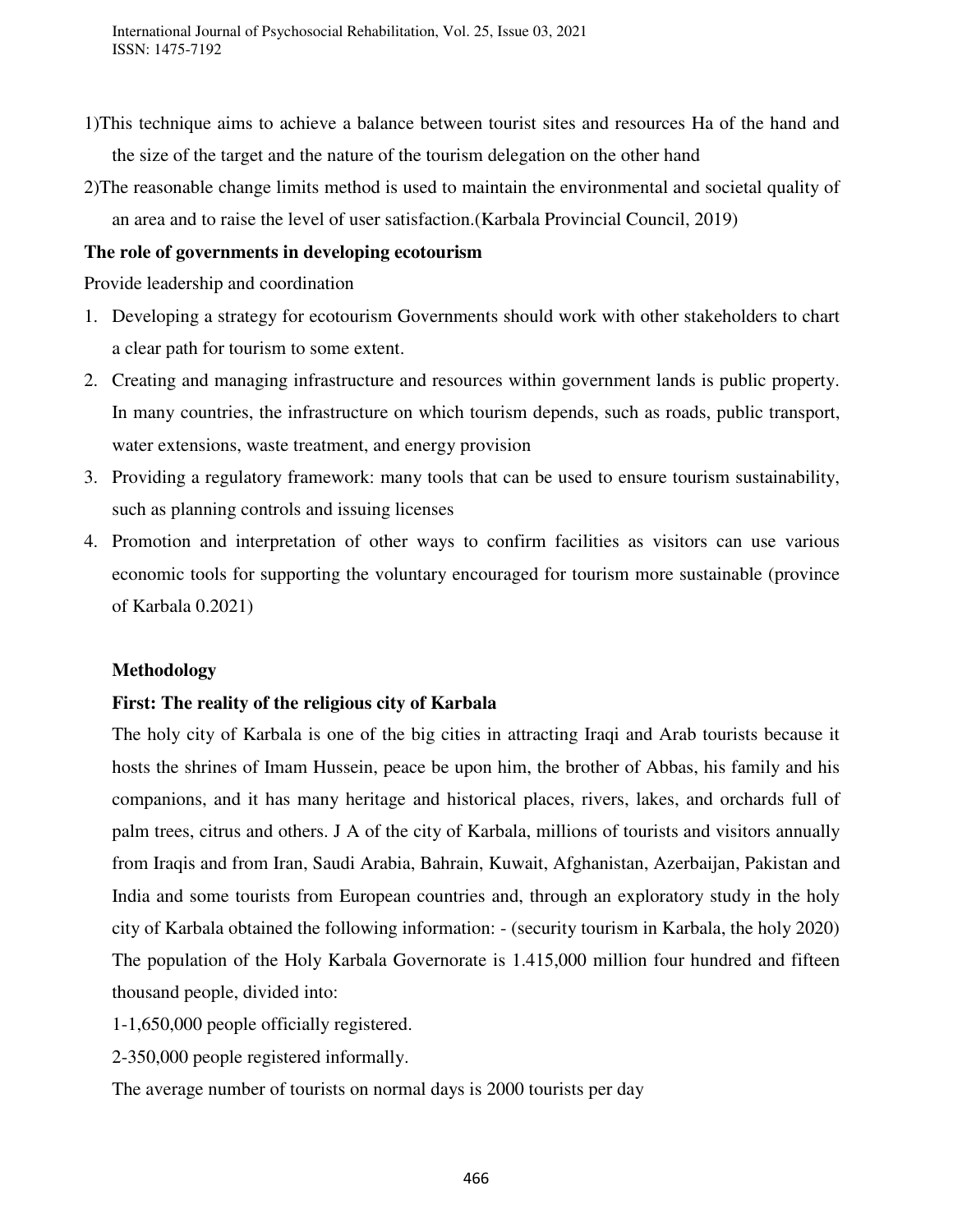The number of Arab and foreign tourists for the year 2017 amounted to 1.809.100 million tourists; the daily average on regular days was 45,743 visitors

The days of the fortieth visitation the number of visitors inside Iraq ranges between 1-13 days, about (ten million visitors)

And the daily average is  $10,000,000 \div 11.5 = 869565$  visitors at the peak, and the number of visitors doubles in ten days, and this is  $86956 + 150000 = 236956$  visitors in peak days, and Arab and foreign visitors are added to this number, where they stay several nights in Karbala, as for Iraqi visitors for the largest Some of them come on foot from remote places, and they stay overnight or more,and the average in peak days is 1,500,000 (Holy Karbala Hotel Authority, 2020).

The average expenditure of the Iraqi visitor during the stay in Karbala is 125,000 Iraqi dinars per night, and the average expenditure of Arab and foreign tourists is 824 dollars, in addition to Karbala between 4-10 nights. (Tourist Security in Karbala, 2021)

The indicator of accommodation in the Holy Karbala, it was clear from the data that: -

-The number of hotels is 302 with different tourist grades

-Number of hotel rooms 11439 rooms

-Number of beds 29469

Normal pregnancy  $= 0.83$  per normal days

Max load= 50.9 extra visitors without housing

These indicators are considered negative results due to the significant increase in the number of tourists, in contrast to the lack of increase in hotels, and this greatly affects the reduction of the movement of tourists in Karbala, especially Arab and foreign tourists, and negatively affects the cleanliness of the environment and the sustainability of eco-tourism.

Second: The reality of eco-tourism in the holy city of Karbala

1) The negative effects of tourism on the environment

The negative effects of tourism on the environment may be as a result of the waste generated by government institutions and the productivity of tourism, and the consumption of resources and factors in the geographical spot from which the tourism product is established as a result of poor planning and implementation of tourism programs and resulting in sabotage of the natural environment at the expense of achieving profits and growth. And tourism, and when examining the declarations and the negative effects of tourism, it was the result of the following things: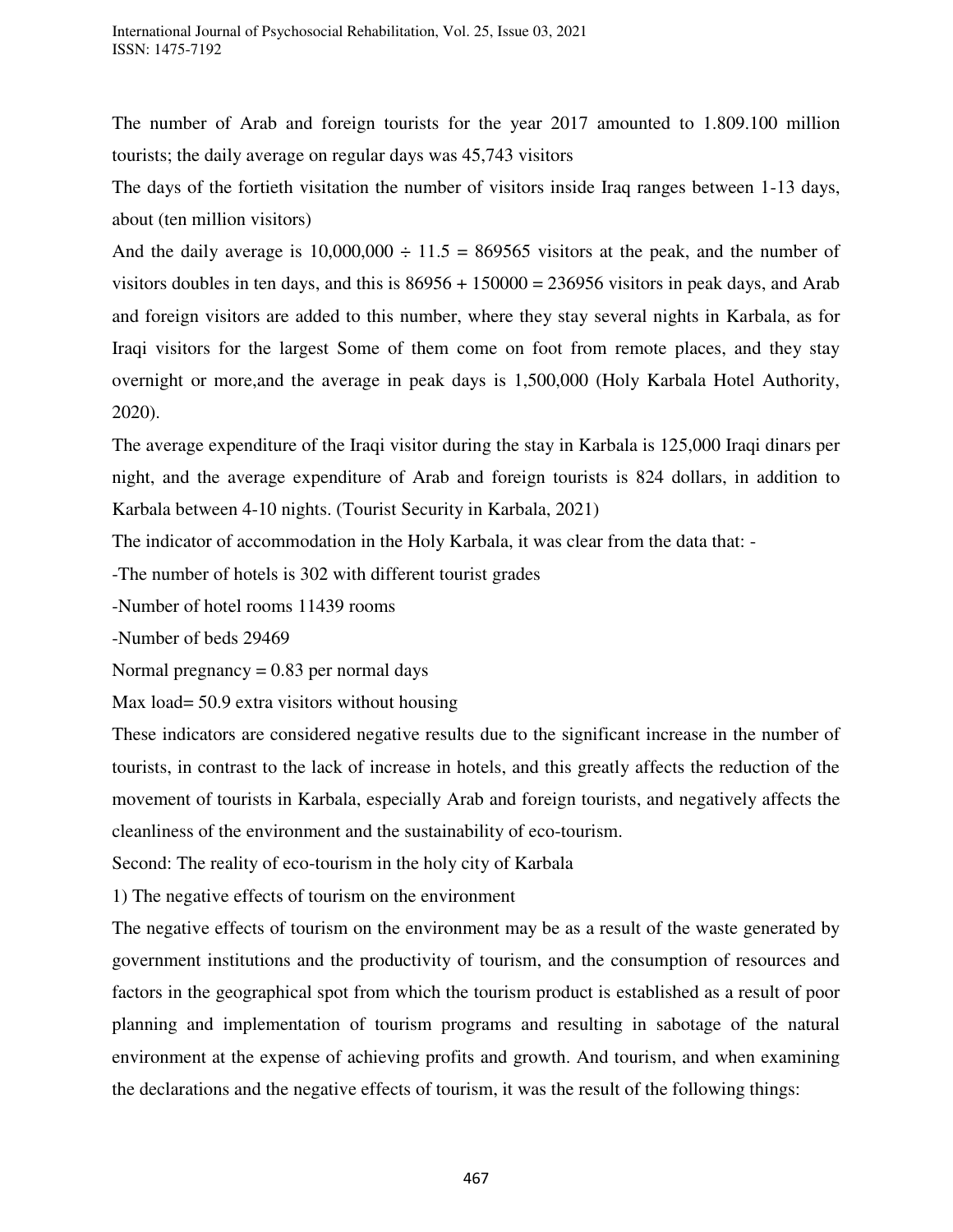A- The planned increase in the number of tourists, which represents a burden on the utilities of the countries in terms of transportation, hotels and all services such as electricity, life and foodstuffs

B- Causing damage to some of the monuments and vital facilities, because there are no controls for visitors to deal with them inappropriately

(C)Increased by the biosphere

As well as the spread of garbage and waste in the sidewalks of streets and orchards, which represent tourist attractions and the visitor is also not alone responsible for all these disasters and the destruction of archaeological and tourist areas, but nature and the original inhabitants of these areas have a great income in that as well. Likewise, the millions of numbers that enter the city of Karbala and the lack of capacity for absorption also negatively affected the entry of foreign tourists, i.e., the city at peak times due to the lack of services and sometimes their absence.(Karbala Governorate, 2020)

## **2)Development planning**

- Planning: is the basis of successful work and is the modern scientific method for addressing problems and comprehensive development, so planning has become the first and main tool for development and planning is one of the main functions of management, and it is the tool to achieve a specific goal in a limited unit and therefore it is the exploitation of all available resources, whether natural, social, economic or whatever. The type and level of planning, this planning requires a plan to gain a period of study that covers the natural, economic and social aspects and the result of tourism planning in Karbala to achieve the following goals :
- 1-Diversifying the tourism curriculum, providing associated services, and developing resources at the state level according to a unified approach
- 2-Providing full flexibility and achieve the exploitation of optimization of resources available to the Stroll Z with the needs of global demand or local.
- 5-Rationalizing the use of natural and human resources therein until they are protected from deterioration
- 8-Providing the necessary manpower needed by the tourist establishments.

The lack of interest of the authorities in the holy Karbala became clear through a number of manifestations, the most important of which are: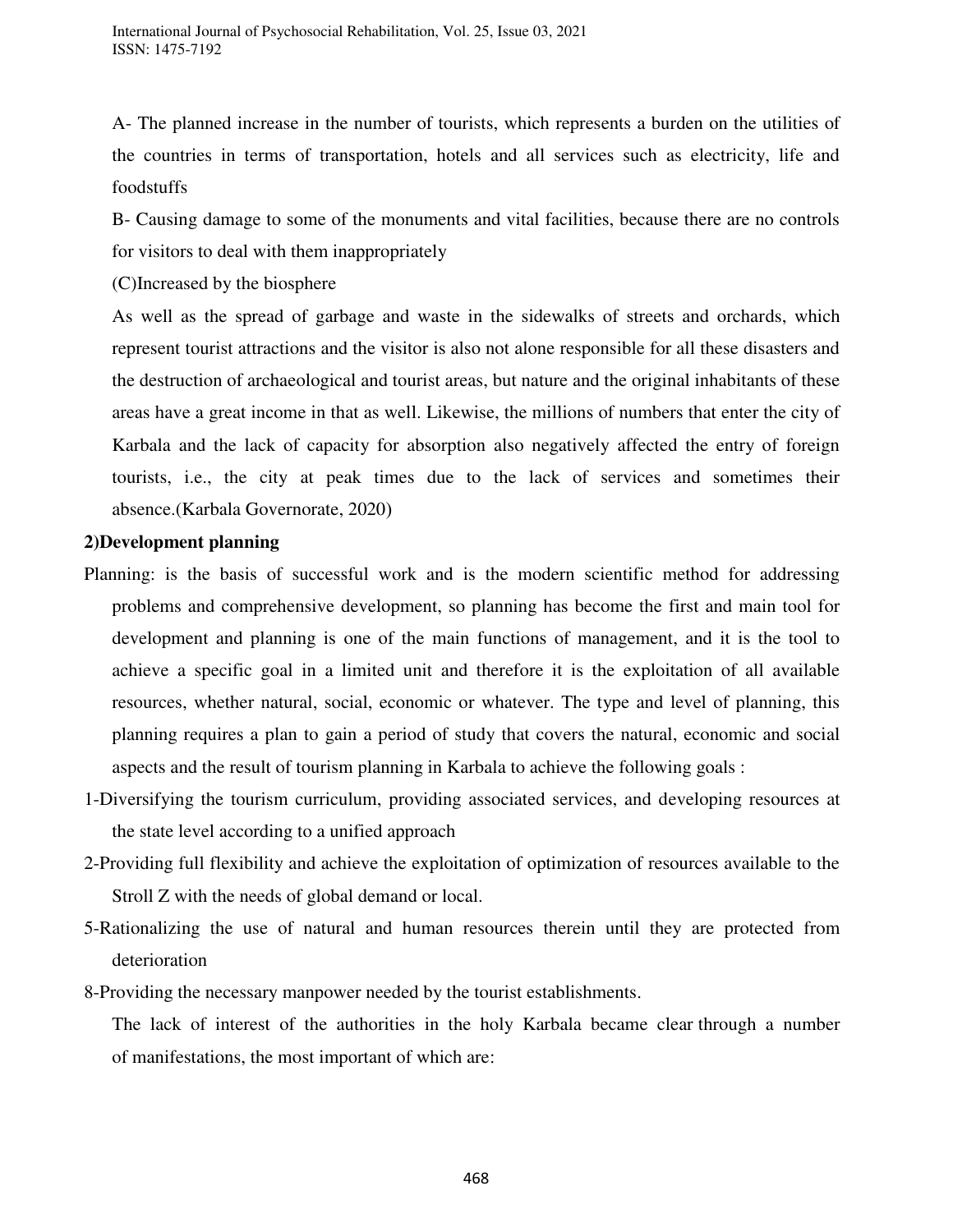-Tourism planning does not depend on the many modern scientific methods in determining the goals to be achieved.

-The absence of integrated planning outlook linking activities and events tourism unbalanced in its.

- A Posed planning for tourism research and scientific studies in various tourist areas.
- -The tourism development plan is not linked to the general plan of the state.
- -The available tourist services are not related to the expected tourist movement.

# **Conclusions**

- 1. Failure to identify and analyze the natural environment of Karbala, which negatively affected the exploitation of environmental resources to obtain high economic feasibility
- 2. Poor planning for tourist and archaeological sites in a way that preserves land and tourism resources and prevents their destruction.
- 3. The lack of an optimal evaluation of the tourism resources needed for future development and the lack of an evaluation of the geological monuments and dangers within the religious and tourist sites.
- 4. Lack of preservation to the specialized technical committees in the field of environment and sustainable tourism recognize the demands of the visitors and places exporting them and their attitudes.
- 5. Weakness of the elements of investment attraction compatible with religious and eco- tourism
- 6. Imbalance in the use of natural resources for workers in tourist and hotel sites and tour guides.

# **Recommendations**

- 1. Conducting a planning process for religious and archaeological sites, taking into account the approved international standards, and the planning process is carried out according to certain standards.
- 2. To identify the tourism and environmental resources and the possibilities available for development.
- 3. Understand environmental hazards and their effects on tourist sites and visitors.
- 4. The future prediction of the response of the sites on which the future facility is located to the million visits with any natural hazards that may affect it.
- 5. Benefiting from the experiences of developed countries in this field and transferring their experience to Karbala for its sanctity.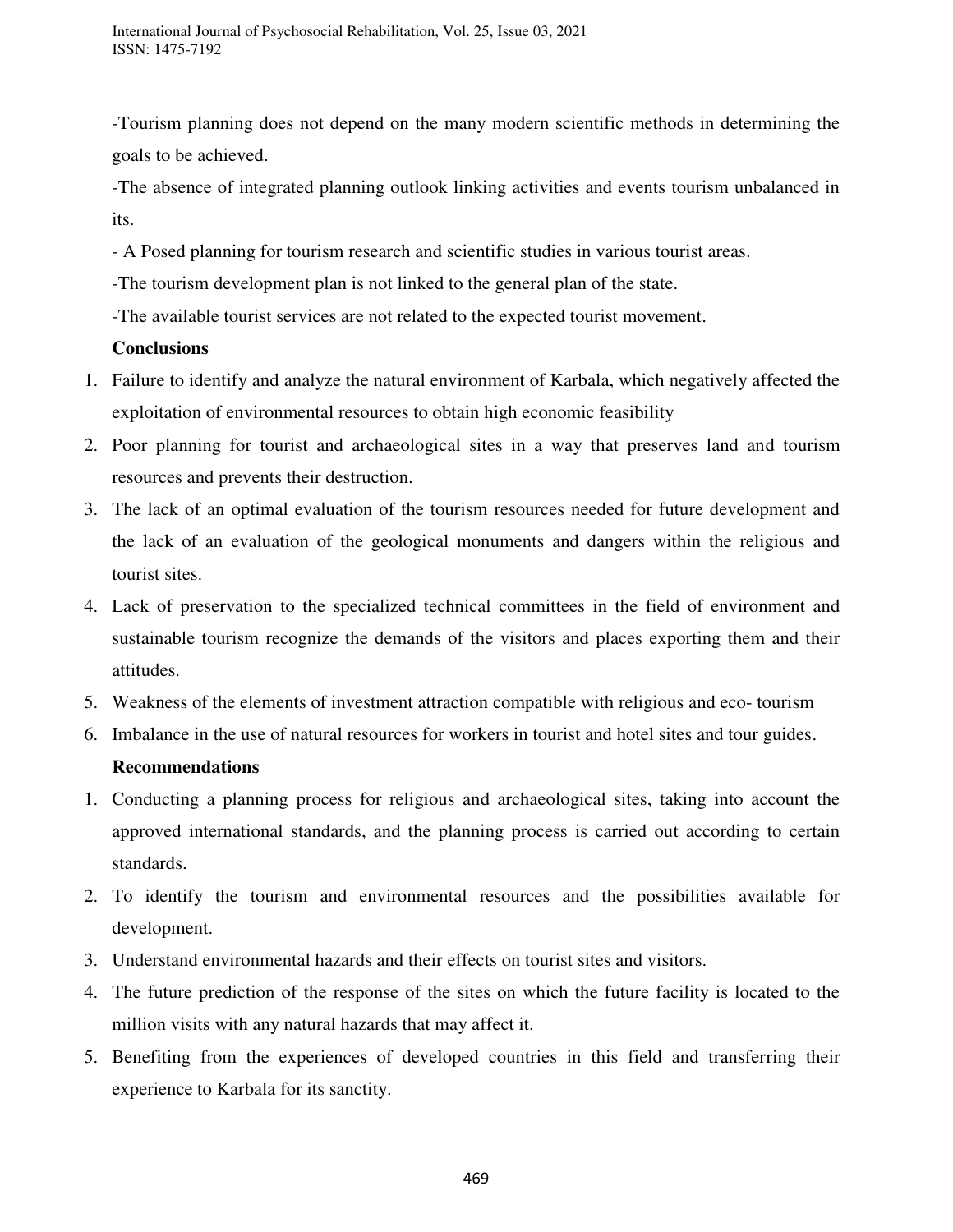International Journal of Psychosocial Rehabilitation, Vol. 25, Issue 03, 2021 ISSN: 1475-7192

6. Spreading awareness about the importance of preserving the natural ingredients among visitors.

#### **References**

- 1. Abdel Qader, Abdel Wahab: The Economic Importance of Tourism and Its Role in Supporting National Income, University of Khartoum, p. 15, 1999
- 2. Abdel Samie, Sabri: Theory of Tourism, Galwan University, 2nd Edition, p. 25, 1999 AD
- 3. Al-Hawamdeh, Nabil Al-HumairiMuwafaq: Tourism Geography in the Twenty-first Century, Edition 1, Dar Al-Hamid Publishing, 1st Edition, Amman, JordanDubcat, Qassem: Geographical Information Systems, Amman, Jordan, 2nd floor, p. 31, 2003 AD
- 4. Ali, Muhammad: Geographical Information Systems, Dar Safaa for Publishing and Distribution, Amman, 2010
- 5. Al-Jallad, Ahmed: Development and Sustainable Tourism Media, 1, p. 20, Cairo, 2003 AD.
- 6. Al-Sisi, Maher Abdel-Khaleq: Principles of Tourism, Al-Walaa Modern Printing Press, 1, p. 65, Cairo 2002
- 7. Al-Ta'i Muhammad Abd al-Nabi, The Origins of the Tourism Industry' Al-Warraq Corporation, Amman, Jordan, I 1, p.13, 2001
- 8. Al-Zawka, Muhammad: The Tourism Industry from a Geographical Perspective, University Knowledge House, i, p. 2, Cairo, 200 AD.
- 9. Bazazo, Ibrahim: Environmental tourism and the foundations of its sustainability, Dar Al-Zarraq Foundation, 1st edition, Amman, 2009
- 10. Directorate of Tourism and Antiquities in Karbala Statistics Department 2002
- 11. Kamel, Mahmoud, Religious Tourism on and Applied, Egyptian Book Authority, Cairo, 1, p.0, 1975
- 12. Karbala Governorate, Statistics Department, 2020
- 13. Karbala Governorate, Tourism and Antiquities, 2021 AD
- 14. Karbala Provincial Council 2019 AD
- 15. Odeh, Samee: Geographical Information Systems in the Twenty-First Century, Dar Al-Hamid Publishing, 1, p. 60, Amman, Jordan, 2006.
- 16. Research meeting with the Syndicate of Hotel Owners in Holy Karbala on 20/4/2020
- 17. Saleh, Abdel Qader: Preparation and Development, Wael Publishing House, Amman, 1, p. 100, 2001